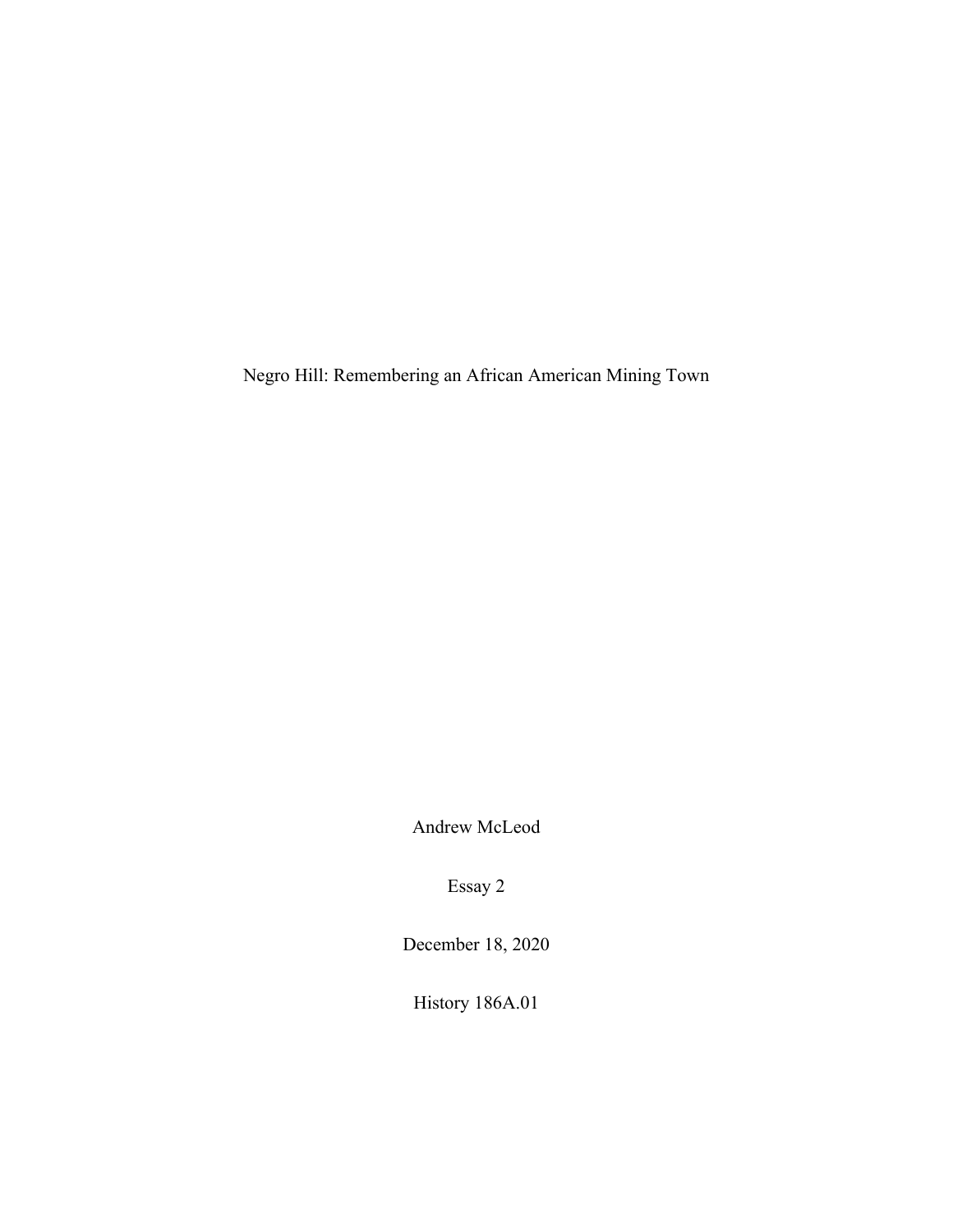Negro Hill was once home to an interracial community built on a lucrative gold strike. Now submerged behind Folsom Dam, this town has been largely forgotten and even dismissed as a myth. And although Negro Hill seems to have been mostly peaceful in Gold Rush days, one violent incident created a news sensation, breaking the silence that has usually obscured the experiences of African Americans in early California. An examination of newspaper reports from the Gold Rush itself shows this community to have been very real, and presents a new vista of a period that appears in most imaginations as predominantly white.

The 1948 California Historical Society annual meeting featured a guest speaker named Rev. John W. Winkley, who recalled his decades of personal experience traveling and preaching throughout the California Gold country. His meander through dozens of mining camps was briefly summarized in the Society's journal. Winkley's findings were listed without critique, except for one prominent rebuttal inserted near the beginning of his talk:

In the American River country, the speaker has carefully explored the ruins of such towns as Mormon Island; Prairie City on Alder's Creek, whose only relics are wooden grave makers; Little Negro Hill, the site of which seems an incongruity to us and its story a hoax $\ldots$ <sup>1</sup>

So what *was* the story of Negro Hill shared by Winkley, which the Society felt necessary to declare a hoax? The present research did not uncover the speaker's notes – if they ever existed – so we cannot discern exactly what claim was being purportedly debunked. However, an examination of newspapers from the 1850s reveals a mixed-race community that persisted for years at one of the earliest and richest placer gold strikes. Winkley was onto something.

The story of Negro Hill cannot be entirely a hoax; contemporary news accounts confirm that it was a bona fide mining town, located just across the South Fork of the American River

<sup>&</sup>lt;sup>1</sup> "Meetings," *California Historical Society Quarterly* 27, no. 1 (March, 1948): 85, accessed October 11, 2020, https://www.jstor.org/stable/25156086.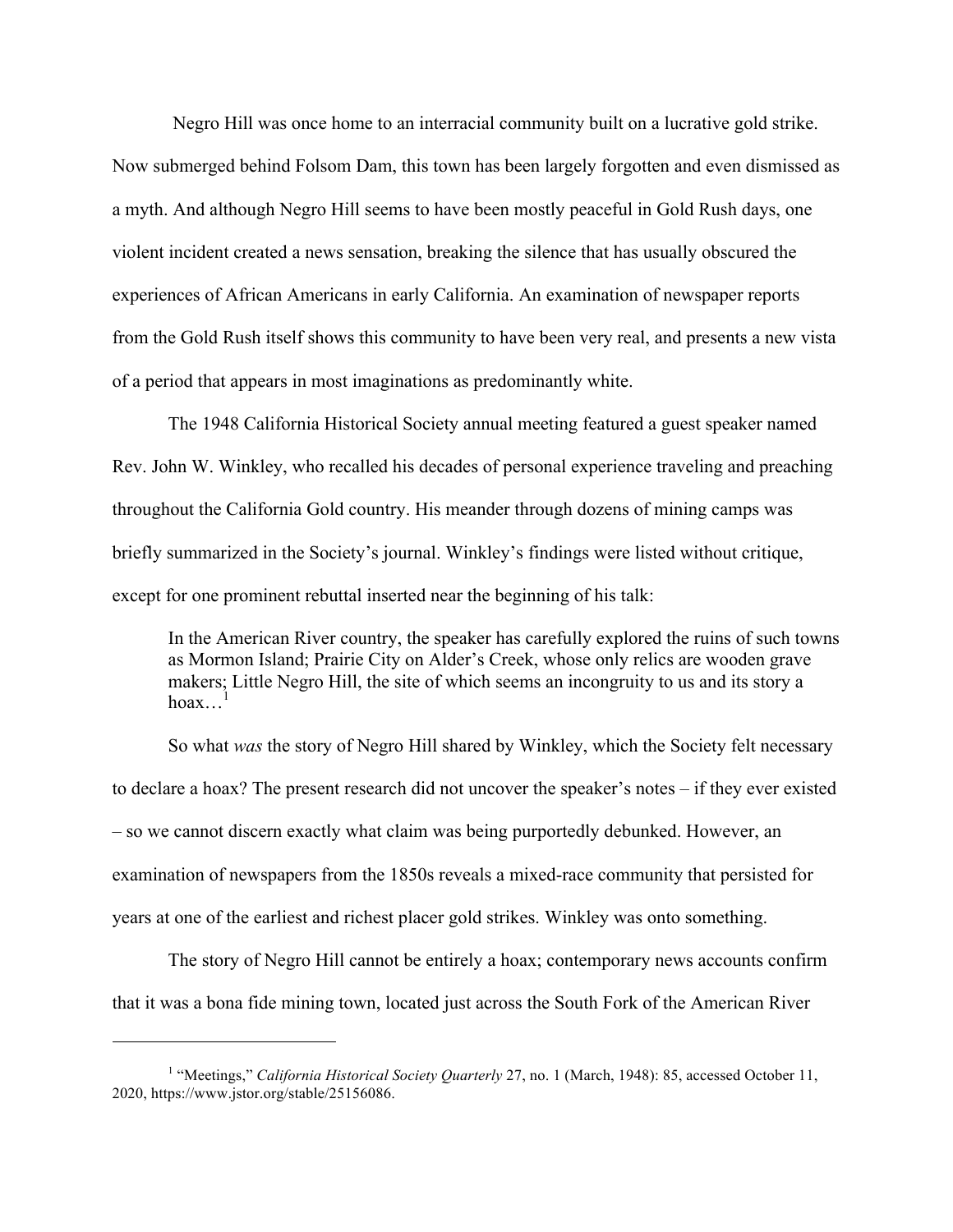from the famously lucrative Mormon Island, in the westernmost part of El Dorado County.

Negro Hill's racial makeup is less clear, but African Americans were striking gold in the area by

early 1850, when the *Daily Alta California* reported, "About four miles below Mormon Island,

on the American River, there have been new diggings discovered which prove to yield

exceedingly well. They are called 'N…r Diggings,' from the fact that some colored gentlemen

first discovered them."<sup>2</sup> Even so, the story of a mixed-race community at Negro Hill admittedly

sits uncomfortably with most notions of the Gold Rush, in which predominantly white miners

pushed aside a relatively small number of others to get at the best gold deposits.

The claim of hoax may also be specific, perhaps in reference to a pivotal moment in the

life of this community – March 5, 1855. Two reports appeared in the *Sacramento Daily Union*:

A serious stabbing affair occurred at Negro Hill last evening, at the Tracy['s] House, where a party of blacks and whites were playing at cards. Another party entered the room and commenced the disturbance, whereupon the whites turned against the blacks. A pistol was fired at Henry Bell, (colored,) who was afterward mortally stabbed in the left side near the heart. He was a peaceable man, and was stabbed without the slightest provocation.<sup>3</sup>

Monday evening last, there were present in a house or drinking saloon, kept by a negro named Jackson, four whites and three or four negroes, when a gang of rowdies came in drunk and noisy; after some words, one of them seized a bench, which was pulled away from him by one of his own party; in a moment he again seized and threw it at some negroes who were standing behind a table. At the same time, a negro by the name of Henry Bell, was stabbed between the sixth and seventh ribs, by one of the rowdies.<sup>4</sup>

These remarkable accounts, read carefully, reveal a bar run and patronized by African

Americans – as well as at least a handful of whites on at least one occasion. Furthermore, the

<sup>&</sup>lt;sup>2</sup> "The Placer – New Diggings," *Daily Alta California*, February 9, 1850. (OCR) I have opted to use ellipses where this racial slur is deployed. It should be noted that most references from the day mostly used "Negro," which was the site's correct name. The slur was common later, especially 1890-1920.

<sup>&</sup>lt;sup>3</sup> "Fatal Stabbing Affray," *Sacramento Daily Union*, March 7, 1855. Due to technical difficulties with the California Digital Newspaper Collection, most scan images were unavailable during the research and writing of this paper. The Covid-19 pandemic precluded any efforts to view specimens held by libraries. As a result, it was necessary to rely on the optical character recognition text for many citations in this report, identified with the notation "(OCR)." In some cases corrections are made; these are identified with brackets when it is not entirely clear that the interpretation is correct. <sup>4</sup>

<sup>&</sup>lt;sup>4</sup> "The Negro Hill Affray," *Sacramento Daily Union*, March 13, 1855. (OCR)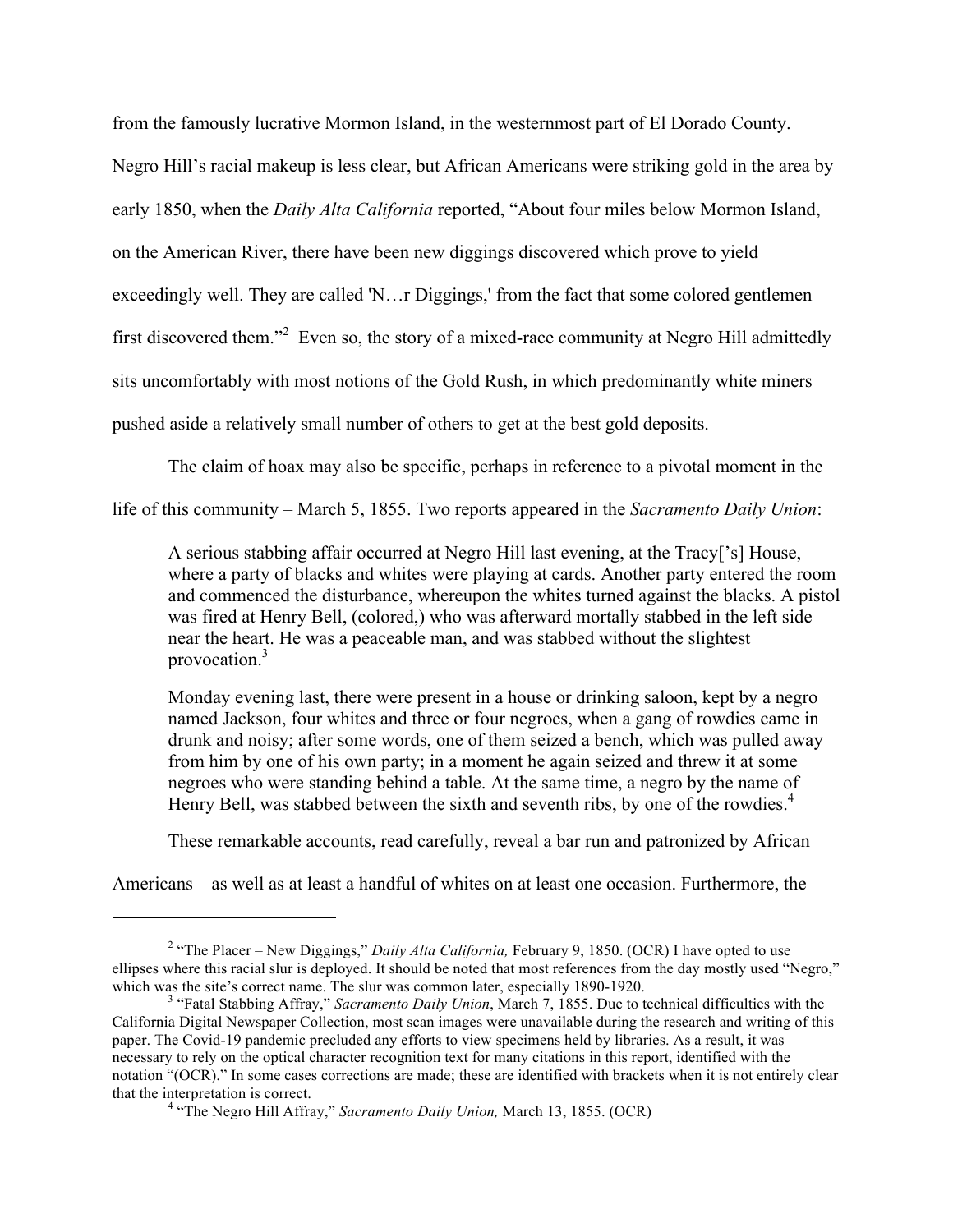latter account seems to identify three separate African American parties in addition to the barkeeper. Tracy's was an African American establishment in a town with at least a large minority of African Americans. For such a bar to continue as a going concern, it would need some combination of customers who were either African American themselves, or comfortable routinely buying drinks from an African American and consuming them in an integrated crowd. The reasons for the presence of the white card players is unclear, and the first account suggest that they may have had hostile inclinations that were brought to the surface by the arrival of their more belligerent peers. On the other hand, the latter account was a rebuttal to the former report.

The fate of Tracy's is unclear; it seems to have operated uneventfully before and after this day, as it apparently made no other appearances in newspapers of the time.<sup>5</sup> But Bell's murder reverberated through the state. Governor John Bigler offered \$1,000 for the arrest and conviction of Bell's killers. 6 Then, Bigler's Executive Department posted an official proclamation of the reward, which appeared in the *Daily Alta California* on April 5 and repeated through early August in multiple publications, from the *Shasta Courier* to the *San Joaquin Republican*. <sup>7</sup> It is odd that one of the most powerful people in California would proclaim his support for an obscure murder victim who could neither vote for Bigler nor even testify if he had been a witness rather than a victim of this crime. There is little to indicate why Bigler would have offered a reward for Bell's murder, and then advertise it for months. Bell's only other brush with newsworthiness came three years earlier; he was accused of stealing \$40 from a barkeeper at the Mechanics' and Traders' Exchange in San Francisco, where he was a steward. He was

<sup>&</sup>lt;sup>5</sup> Searches for "Negro Hill" and "N...r Hill," as well as several other database queries in the California Digital Newspaper Collection yielded no additional results for Tracy's House. <sup>6</sup>

<sup>&</sup>lt;sup>6</sup> "Mariposa Correspondence," San Joaquin Republican, April 1, 1855.

<sup>&</sup>lt;sup>7</sup> Based on searches of California Digital Newspaper collection.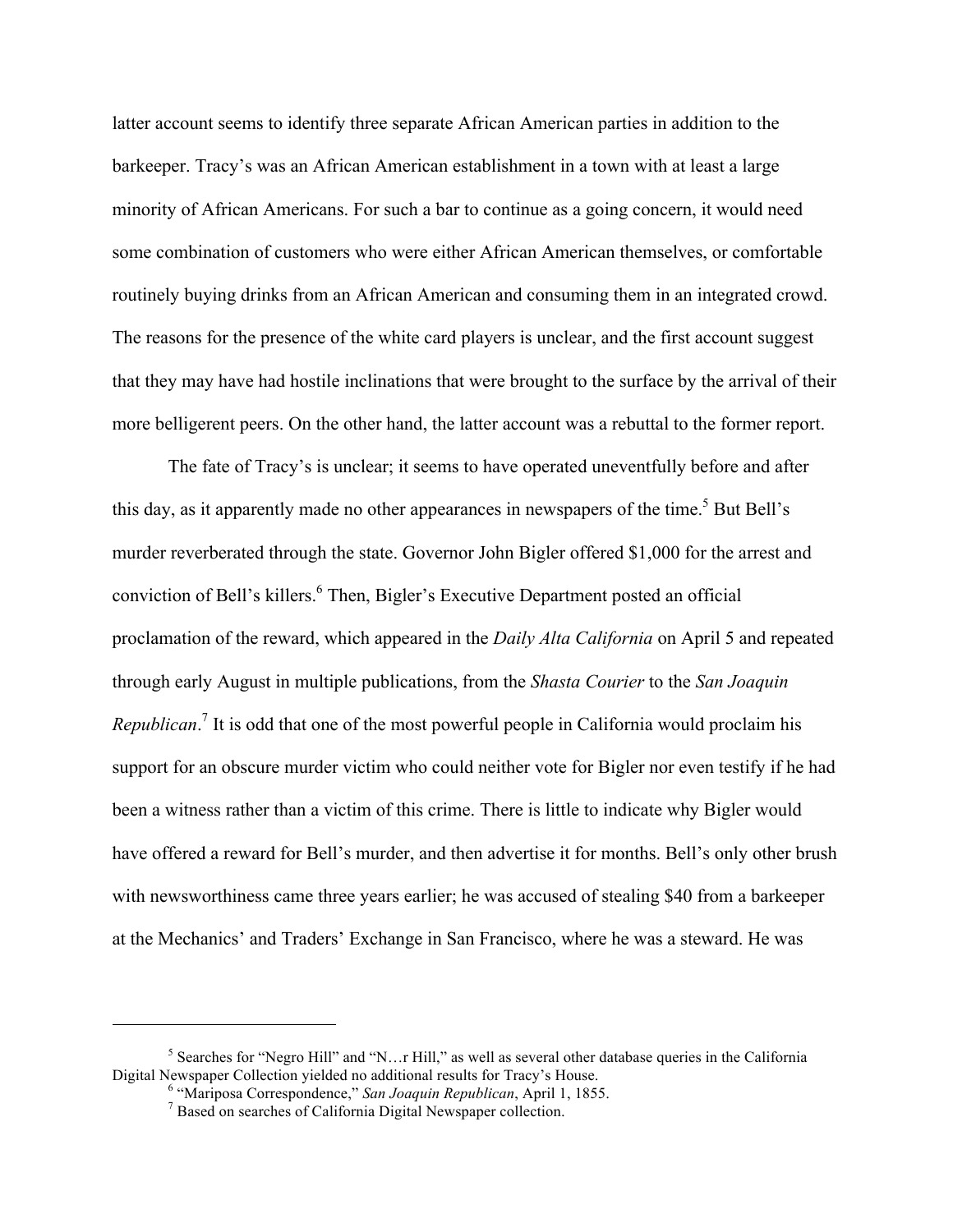released after the courts found "not a particle of evidence against" him.<sup>8</sup> Bell was apparently a decent and unremarkable person, who was killed in a setting that reverses the racial expectations of the mythic all-white Gold Rush – where African Americans appear only fleetingly and lived in a subservient manner due to their lack of right to testify or vote: A Black-owned bar was assaulted by white outsiders, who then became fugitives pursued by the governor of the State of California. It is admittedly a somewhat incongruous tale.

Although the story of Negro Hill – and especially the death of Henry Bell – raises serious questions about race in the Gold Rush, there does not appear to be any academic work that focuses on this community or this incident. While Shirley Moore's *Sweet Freedom's Plains* tells the story of numerous African Americans on the American frontier – and even examines the family histories of the Gooches and Monroes, who were prominent in nearby Coloma – she does not identify any pioneers who settled or sojourned in Negro Hill.<sup>9</sup> Most sources simply ignore the presence of African Americans, and there is certainly little room for an entire African American community in most mental images of the Gold Rush.

Erwin Gudde's *Place Names of California* has a single entry for everything starting with "Negro; N…r." He claims that such names were common, "not because there were large numbers of African Americans, but because the presence of a single one was sufficiently conspicuous to suggest calling a place Negro Bar or N... r Slide."<sup>10</sup> The assertion is unsupported, and Gudde does not explain why such a name would repeatedly stick based on a single miner, let alone one not responsible for the discovery. In contrast, Rudolph Lapp's 1977 *Blacks in Gold Rush California* reveals a Gold Rush full of African Americans, who mined and lived in

<sup>&</sup>lt;sup>8</sup> "Law Courts," *Daily Alta California*, February 14, 1852. (OCR)

<sup>&</sup>lt;sup>9</sup> Shirley Moore, *Sweet Freedom's Plains: African Americans on the Overland Trails, 1841-1869* (Norman: University of Oklahoma Press, 2016), 160-162.

University of Oklahoma Press, 2016), 160-162.<br><sup>10</sup> Erwin Gudde, *California Place Names: the Origin and Etymology of Current Geographical Names,* 4<sup>th</sup> ed*.* (Berkeley: University of California Press, 1998), 258.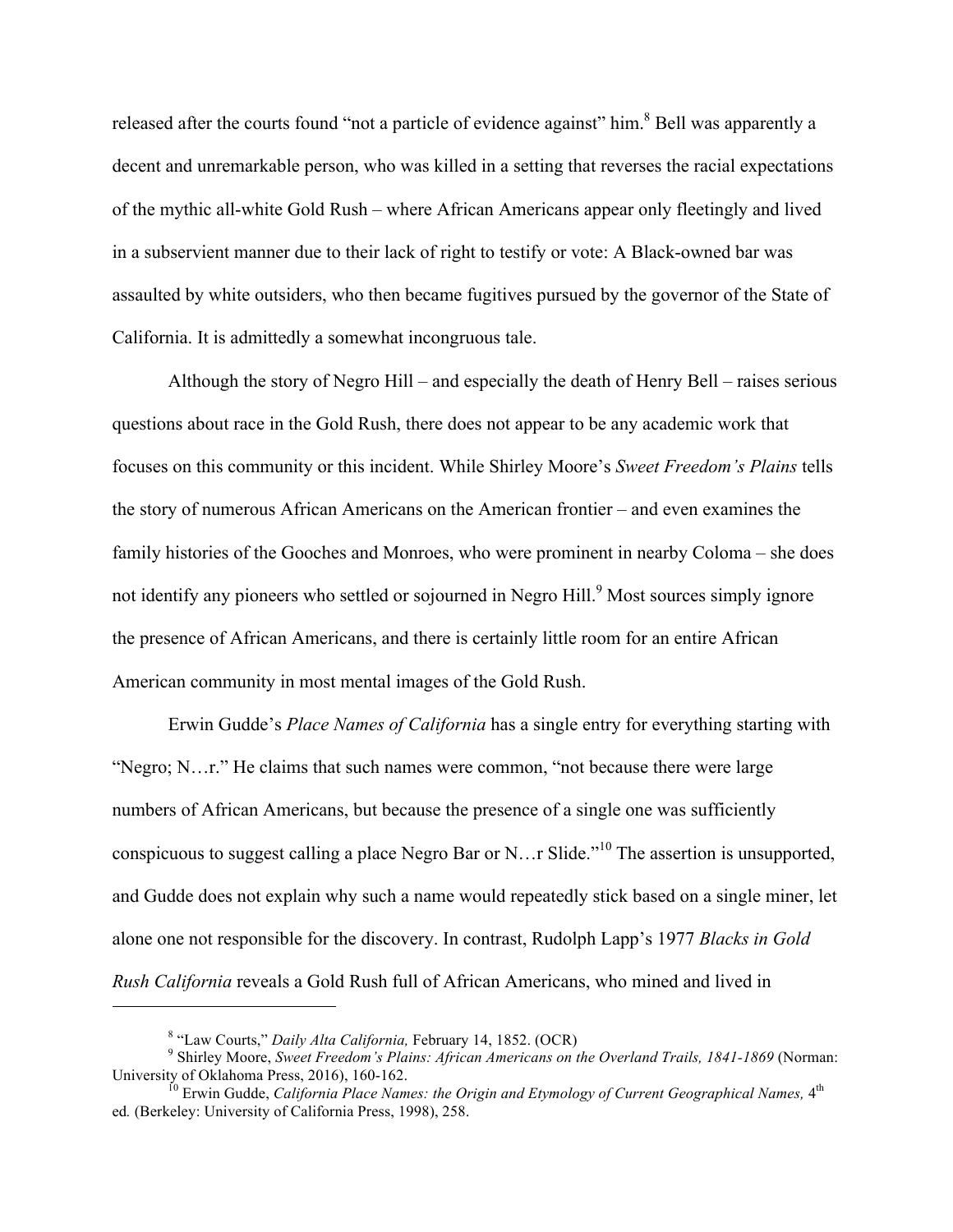significant numbers at numerous locations. Lapp observes that names like Negro Hill "represent sites where a black man made a lucky strike or where groups of black men lived and mined." He notes that by 1852 California was home to more than 2,000 African Americans, most of whom lived in the Gold Country, and notes extensive influence from New England abolitionists.

Lapp provides the most comprehensive account of Negro Hill found in the present research, although it is still unfortunately brief.<sup>11</sup> He describes Negro Hill as being "first mined by blacks in 1849…Digging in that area continued to prove rewarding, as new finds were being made into the following year." Two years later, yet another strike "was felt by miners to insure that a long run of profit would follow." Lapp describes a "Negro mining community…In 1852 two Massachusetts blacks opened a store and boardinghouse, around which a concentration of black residences grew up. Since the diggings continued to be sufficiently rewarding, the Negro Hill community continued to survive and was even stable enough to deserve the attentions of a minister." By 1855, Lapp reports that Negro Hill had grown to about 400 residents, including Chinese and Portuguese, with "scores of hardy miners making good wages." <sup>12</sup> However, 1855 was the year of Henry Bell's murder, which Lapp frames as a high water mark. Although he does not provide a detailed analysis of Negro Hill's decline, Lapp notes growing racism and observes that in the 1856 presidential election, only 22 percent of Negro Hill votes were cast for the antislavery candidate John Frémont – which Lapp attributes to demographic change. In contrast, he says, "blacks were never harassed" in nearby Massachusetts Flat.<sup>13</sup>

Negro Hill also appears fleetingly in the memoir *Fugitive Slave in the Gold Rush: Life and Adventures of James Williams*. The author employs an inconsistent style, varying from

<sup>&</sup>lt;sup>11</sup> Lapp also wrote a pamphlet called *Negro Hill* in 1998, as part of a series of keepsakes published by the Book Club of California. It is held by CSUS Special Collections but was unfortunately not accessible due to<br>Covid-19 restrictions during the period of research.

<sup>&</sup>lt;sup>12</sup> Rudolph Lapp, *Blacks in Gold Rush California* (New Haven: Yale University Press, 1977), 50. <sup>13</sup> Ibid., 51-2.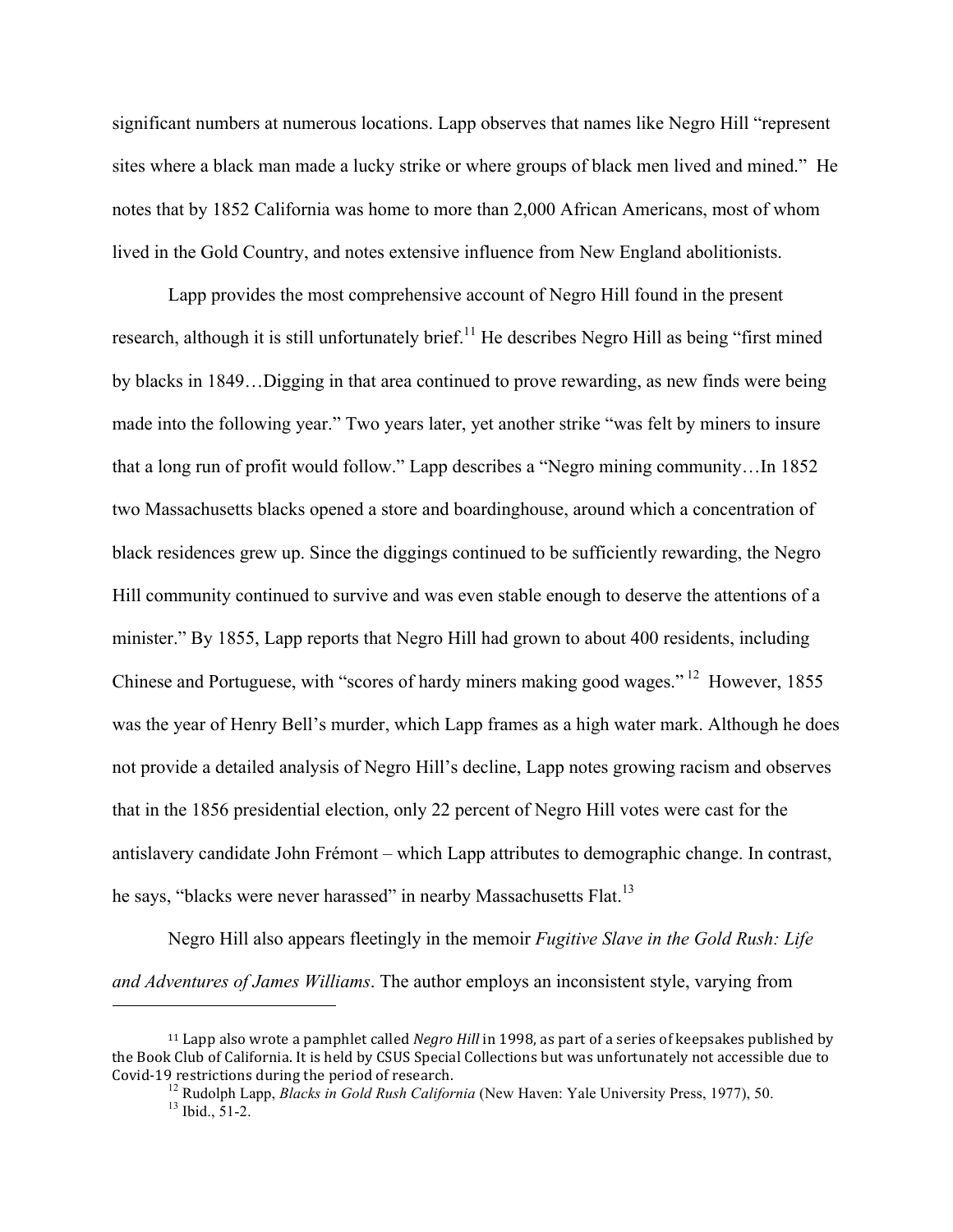detailed word-by-word accounts of entire conversations to broad summaries that give only faint outlines of his travels. Unfortunately, Negro Hill receives the latter treatment: Williams claims to have spent six months in "Negro Hills," but says almost nothing about his time there – even though he went straight to Negro Hill upon arrival in California by sea, spending only a few days en route from San Francisco. Williams gives no hint how or when he learned of Negro Hill, only saying that it was the "first place I came to." It is curious that Williams did not find this place interesting enough to describe; a fugitive slave and Underground Railroad worker would presumably find half a year in an African American mining town worthy of description. Even stranger, he complains that he "made nothing but my board" during the boom times of May 1851 – yet when he left he was leading an equipped group, as evidenced by this statement: "I packed my rocker that we washed the gold with, my prospect-pan and my pick and shovel, and led the way."<sup>14</sup> Williams is not telling us everything, and there is clearly a gap in his narrative.

It is worth noting that Williams used the plural, "Negro Hills." Indeed, research into the town of Negro Hill is complicated by other places sharing the name. The California Digital Newspaper Collection reveals references to Negro Hills near Mokelumne Hill and in Grass Valley, as well as in Shasta County, Santa Clara and Los Angeles. To further complicate matters, there was yet another Negro Hill in El Dorado County: In 1853, the *Alta California* reported that, "New and rich diggings have been discovered at a place called Negro Hill two miles east of Placerville.<sup>"<sup>15</sup> And a few months later the *Union* reported that, "On the summit of N...r Hill,</sup> above Placerville, is an immense reservoir…three and a half acres."16 Negro Hills were common.

<sup>&</sup>lt;sup>14</sup> James Williams, *Fugitive Slave in the Gold Rush: Life and Adventures of James Williams* (Lincoln: University of Nebraska Press, 2002), 22.<br><sup>15</sup> "San Joaquin News," *Daily Alta California*, February 28, 1853. (OCR) <sup>16</sup> "South Fork Canal," *Sacramento Daily Union*, May 28, 1853. (OCR)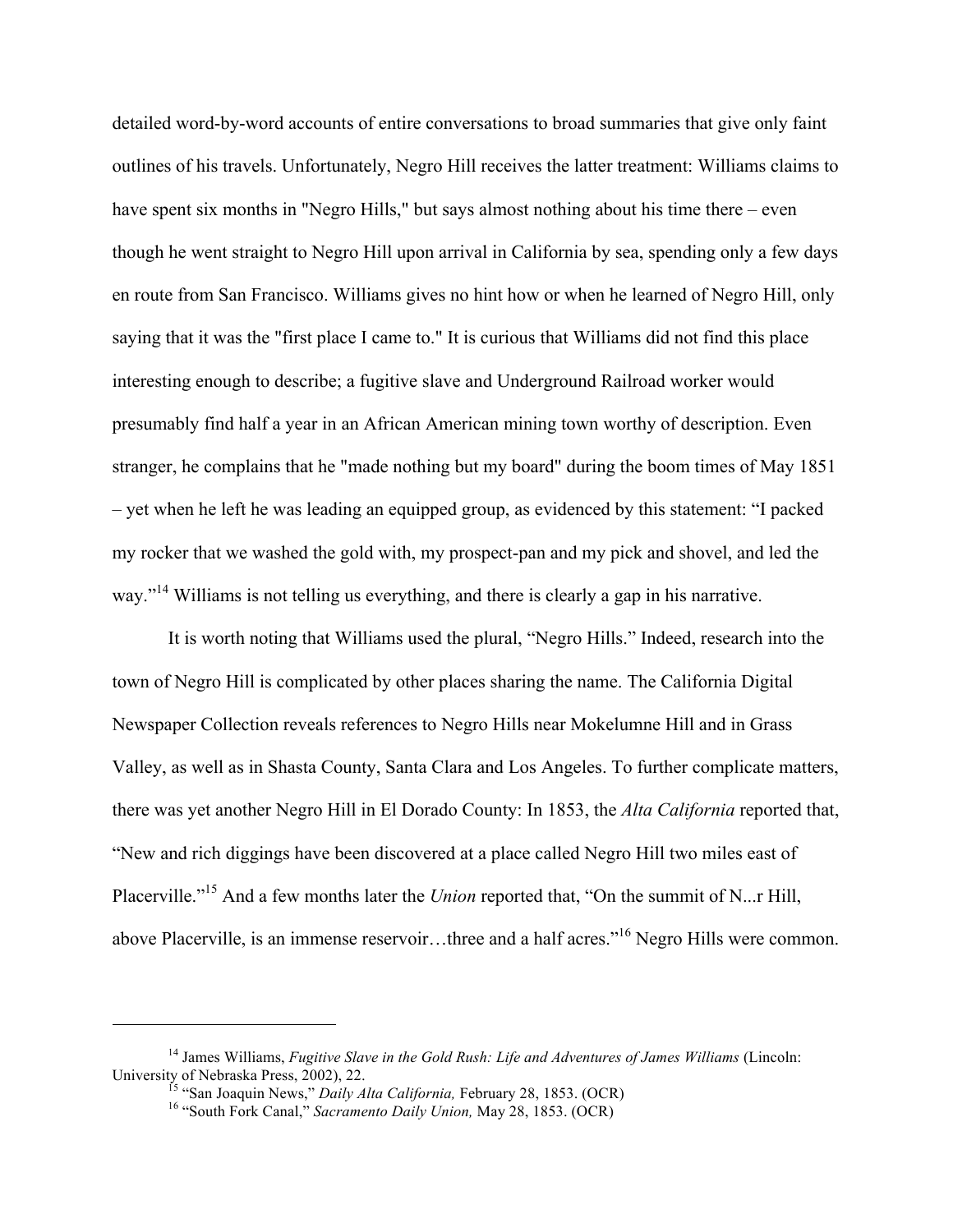The Negro Hill in question did not leave much trace in the secondary sources, but newspapers of the day provide us with three types of evidence regarding the size, stability and success of the community. First, a few population estimates and descriptions of the place survive. Second, numerous news accounts remarked on the "rich diggings" of Negro Hill and the efforts to tap that wealth by constructing ditches to bring water. Finally, transportation notices reveal Negro Hill to be a destination for stagecoach lines, and the town was mentioned prominently in travel-related arguments against moving the county seat.

Negro Hill seems to have had a population in the hundreds, for at least a few years during the 1850s. In addition to Lapp's estimate of 400 residents in 1855, the *Union* printed a description in December of that year, which notes "nineteen families residing on the hill. There are three boarding houses, one provision store, two drinking establishments, one blacksmith shop and one livery stable. There is one school house or church, in which a day school is being taught."17 All in all, the *Union* depicts a small but lively mining town, but is silent about racial characteristics. However, a description published by the *Alta* in early 1857 tucks a clue among mixed messages about the composition and vibrancy of the area: On the one hand it reports only 300 miners in the area including Negro Hill – a significant decline. On the other hand, interracial community is shown by a mention of "the saloon in town, owned by a darkey."<sup>18</sup> Even with the decline that seems to have happened from 1855 to 1857, the continued presence of an African American-owned saloon in the area raises questions about Lapp's postmortem, and at the very least indicates one holdout in the retreat to the relative racial harmony of Massachusetts Flat.

The driving factor of community growth at this time was, of course, the presence of gold. And mining reports roughly confirm the trajectory suggested by the above descriptions. Early in

<sup>&</sup>lt;sup>17</sup> "Negro Hill," *Sacramento Daily Union*, December 19, 1855. (OCR)<br><sup>18</sup> "Letter From Sacramento," *Daily Alta California*, February 24, 1857. (OCR)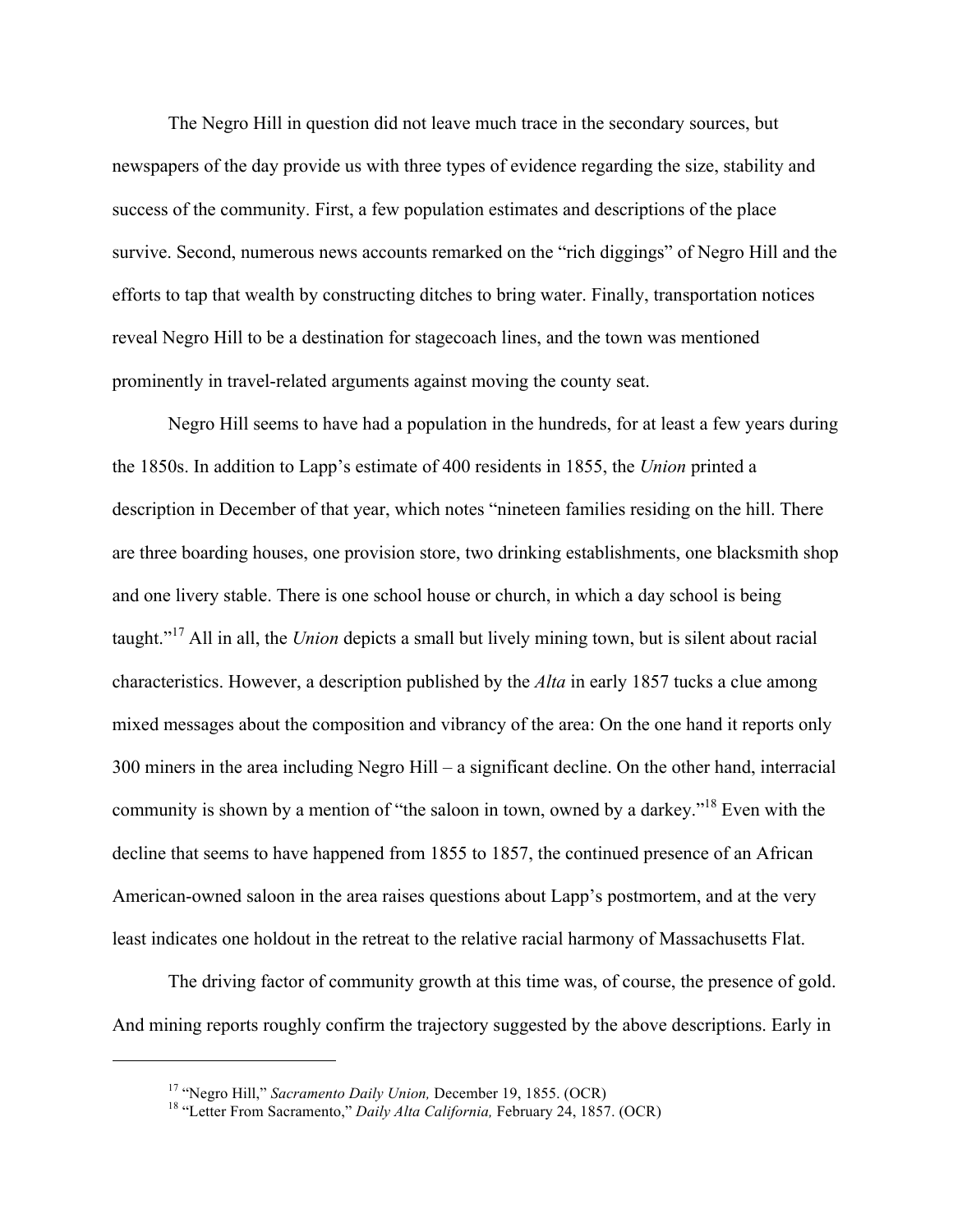1852, the *Union* reported that "rich diggings have been recently discovered, which continue to pay handsomely."19 The *Alta* soon added that, "two sailors took out the handsome sum of [\$3,500] above all expenses."<sup>20</sup> Two years later Negro Hill was still "a good old mining locality…improving rapidly" with about 200 miners reportedly "making fair wages."<sup>21</sup> This continued improvement was dependent on water. Negro Hill was a dry diggings, perched above the water as its name suggests. So fully tapping the hill's wealth would require construction of a canal. The first sign of such effort can be found in 1853, when a convention of ditch companies met in Sacramento; the Salmon Falls and Negro Hill Canal Co. was represented by Orlando Jennings, and reportedly capitalized at  $$25,000<sup>22</sup>$  Although this was one of the smallest valuations listed among conventioneers, the ditch was later completed. And by 1856 a proposed ditch on the Yuba River pinned its hopes on the investments of "Messrs. Jennings and Fraser, who had been highly successful in a similar enterprise at Negro Hill."<sup>23</sup> Although mining at Negro Hill diminished after the 1850s, there was still gold to be found. In 1876, the *Placer Herald* reported a new ditch under construction, to take water 16 miles from near Auburn to Negro Hill, where there were "three or four hundred acres of gravel that they have thoroughly prospected and know to be rich."<sup>24</sup> This ditch does not appear to have been completed, but the attempt shows that Negro Hill did not simply fade away for lack of mineral resources.

The plentiful and persistent gold of Negro Hill was a powerful attractant, and transportation notices indicate that regular stagecoach lines served the town for at least the mid-1850s. In November of 1854, the Rablin & Co. Express Stage began advertising a regular run,

<sup>&</sup>lt;sup>19</sup> "Negro Hill," *Sacramento Daily Union*, January 14, 1852. (OCR)<br><sup>20</sup> "Negro Hill," *Daily Alta California*, February 1, 1852. (OCR)<br><sup>21</sup> "Negro Hill," *San Joaquin Republican*, January 13, 1854.<br><sup>22</sup> "Convention of W